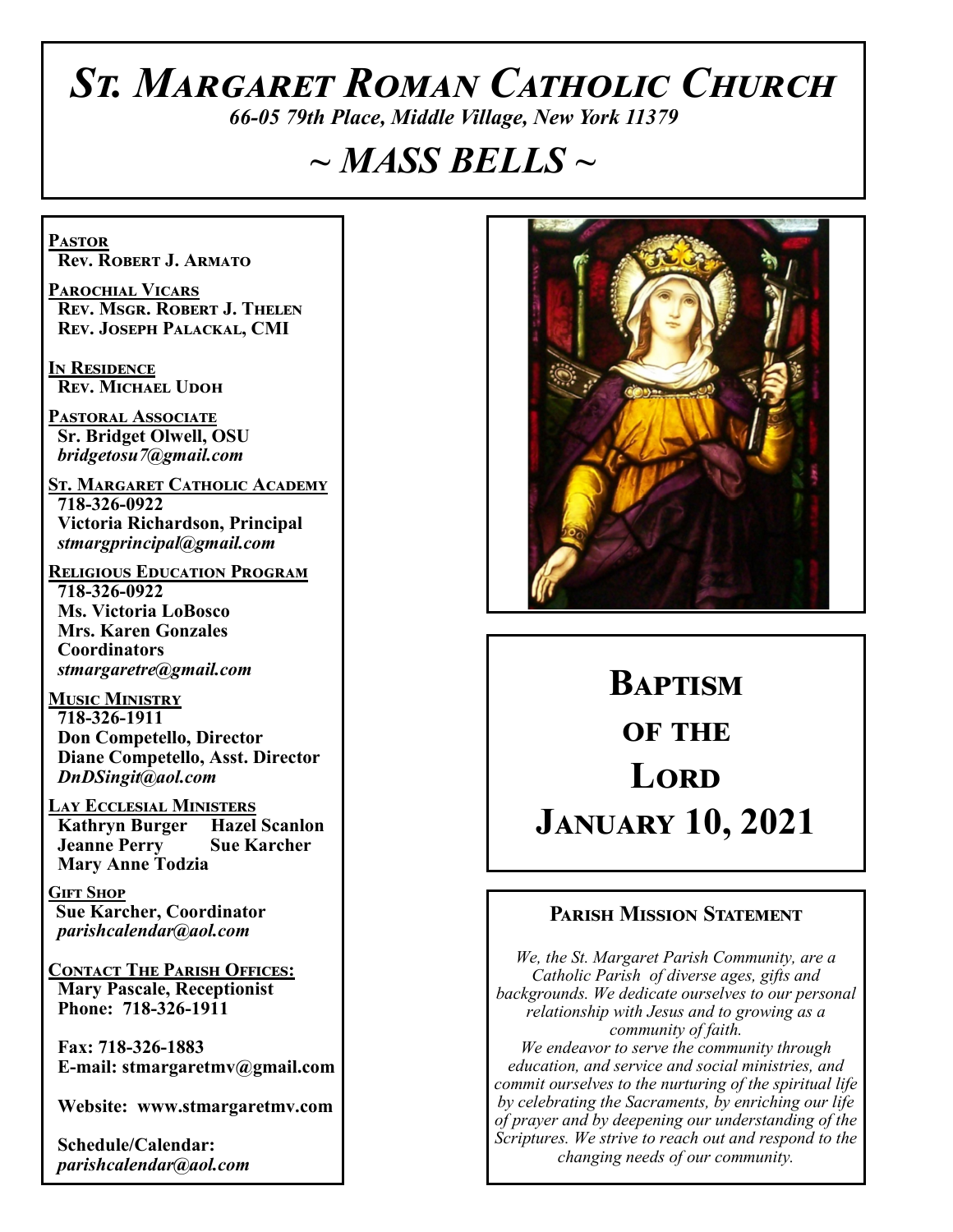# *MASSES FOR THE WEEK*

| SUN.<br>8:00<br>10:00<br><b>NOON</b> | <b>JANUARY 10 - BAPTISM OF THE</b><br><b>LORD</b><br><b>Thomas Mazza</b><br>Il Popolo della Parrocchia/Daniele<br>Bussa/<br><b>Jeffrey Matusiak</b> |
|--------------------------------------|-----------------------------------------------------------------------------------------------------------------------------------------------------|
| 5:00PM                               | The Hanover Family                                                                                                                                  |
| MON.                                 | <b>JANUARY 11 - WEEKDAY</b>                                                                                                                         |
| 7:00                                 | Agatha Palumbo                                                                                                                                      |
| 9:00                                 | Augusta Mundy (birth)                                                                                                                               |
| TUE.                                 | <b>JANUARY 12 - WEEKDAY</b>                                                                                                                         |
| 7:00                                 | Norma & Abel Auditore                                                                                                                               |
| 9:00                                 | Frank Tomitz (birth)                                                                                                                                |
| WED.                                 | <b>JANUARY 13 - ST. HILARY</b>                                                                                                                      |
| 7:00                                 | <b>Welfare of Robert Kiernan</b>                                                                                                                    |
| 9:00                                 | Luigi & Filomena DeSimone                                                                                                                           |
| THU.                                 | <b>JANUARY 14 - WEEKDAY</b>                                                                                                                         |
| 7:00                                 | James J. O'Neil                                                                                                                                     |
| 9:00                                 | John Bohan                                                                                                                                          |
| FRI.                                 | <b>JANUARY 15 - WEEKDAY</b>                                                                                                                         |
| 7:00                                 | Pasquale Campagnuolo                                                                                                                                |
| 9:00                                 | <b>Arthur Woods</b>                                                                                                                                 |
| SAT.                                 | <b>JANUARY 16 - WEEKDAY</b>                                                                                                                         |
| 9:00                                 | collective: Frances Kelly (anniv)                                                                                                                   |
| 5:00PM                               | John J. Forte (anniv)                                                                                                                               |
| SUN.                                 | <b>JANUARY 17 - SECOND SUNDAY</b>                                                                                                                   |
| 8:00<br>10:00<br><b>NOON</b>         | IN ORDINARY TIME<br>Marie Sparacio<br>Rosaria Vitale/<br>Theodore Mundy, Jr. (anniv)                                                                |

5:00PM People of the Parish



# **PARISH INFORMATION**

# **Rectory Office Hours**

**Monday - Friday - 9am to Noon and 1pm to 5pm Saturday - by appointment Sunday - closed**

**CONFESSIONS** - Saturday, 4:00-4:45pm in the church.

**NOVENA** to Our Lady of the Miraculous Medal Mondays after the 9am Mass.

**THE ROSARY AND DIVINE MERCY** devotion are prayed every morning in the church at 8:30am.

**BAPTISMS** take place on the 1st and 3rd Sunday of each month, at 1:30pm and 2:30pm. Please call the rectory for an appointment and to register your child. No more than two children will be baptized at each session, with a maximum of 25 guests per family.

**WEDDINGS MUST** be scheduled at least six months in advance by appointment with a priest or a deacon. Please call the rectory office. For marriage preparation information visit www.pre-cana.org.

**THE ENGLISH CHOIR** rehearses on Wednesday, at 7 pm in the Church. Tenors and baritones needed!

**IL CORO ITALIANO** prattica ogni Domenica prima della Messa Italiana.

**THE YOUTH CHOIR** rehearses on Monday, from 6-7 pm in the Church. For more info, DnDsingit@aol.com **SUSPENDED**

**BOY SCOUT TROOP #119** meets on Tuesdays from 7:15-9 pm in the Parish Hall. New members are welcome, age 10 1/2 & up. Call Mr. Krzewski, 718-894-4099. **SUSPENDED**

**CUB PACK #119** meets on Mondays from 7-8:30 pm in the Parish Hall. New members welcome, age 6 to 10-1/2. Call Mr. Krzewski, 718-894-4099. **SUSPENDED**

**SENIOR CITIZENS** meet every Wednesday at 12 Noon in the Parish Center. **SUSPENDED**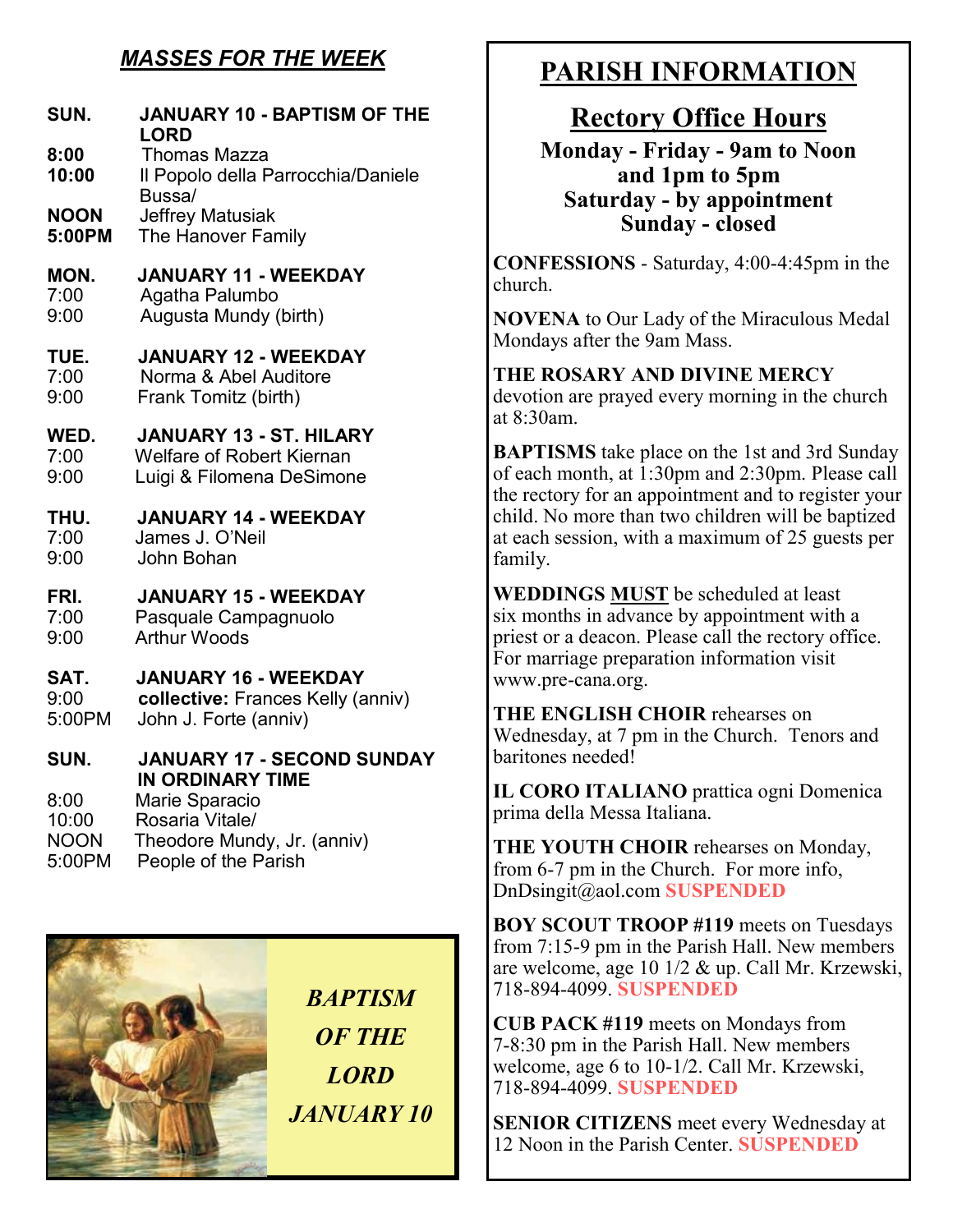# PLEASE PRAY FOR OUR SICK

Connie Faccibene, Linda Frazier, Cari Ann Falk-LoBello, Glen Falk, Ronald Frazier, Robert Sabini, Lee Falk, McKinley Kelleher, Sean Harrison, Justin James Quirke, Elizabeth Ott, Mary Harrison, Gloria Pemaj, Allen McConville, Jack Marchindiondo, The Scaturro Family Louis Pittelli, Louis Pittelli, James Graff, Immaculate Marge D'Elia, Jim O'Friscoll, Mary Rigovich, Matteo Sabini, Bob Biolsi, The Mojica Family, Msgr. Leonard Badia, Matthew Zender, Anthony Pittelli, Josephine Hartnett, Karen Schaefer, Jill Archbold, Fr. Paul Weirichs CP, Hannah Lehman, John Austin Bryzgornia, Dave Kazmier, John Nogiewich, Tim Rooney, Frank Ciccone, Cindy (Peli) Heege, Charlie Krzewski, Helga Zender, Deacon John DeBiase, Tom Haubert, John Miller, Cathie Greulich, Sr. Mary James Fox, Edward Pandolfo, Paul Colangelo, Carmen Gonzalez, Edward Stoltzenberg, Santos Santiago, William & Patricia Scharach, Marco Colalella, Fr. William Farrugia, Bernard Russo, Genevieve (Jean) Cahill,

*The names will remain for 3 months, please call 718-326-1911 and ask for continued prayers.*

# **Prayer Requests**

**Pray for vocations to the Priesthood and Religious Life.** 

**Pray for first responders and medical personnel.**

**Please pray for our men and women from our Parish serving in the defense of our country: Lt. Col. Thomas Frohnhoefer Sgt. Robert A. Domenici** 



#### *We Recall Our Beloved Deceased*

*Especially: Harry A. Pickett, Cefinia Cepritto* 

*May they rest in Christ's Peace!*

# **MEMORIALS**

#### *WINE & HOST THIS WEEK*

*are offered in memory of Arthur Woods at the request of The St. Vincent dePaul Society.* 

#### *ALTAR CANDLES THIS WEEK*

*are offered in memory of Giuseppa Cucuzza at the request of Sal Cucuzza & Family.* 

#### *TABERNACLE LAMP THIS WEEK*

*is lit in memory of Gandolfa Ilarda at the request of The Cucuzza Family.* 



*SAINT HILARY JANUARY 13*

# **TODAY'S READINGS**

 *Baptism of the Lord* 

Is 55:1-11 Is 12:2-3, 4bcd, 5-6 1 Jn 5:1-9 Mk 1:7-11

## **READINGS FOR THE WEEK**

| Monday:    | Heb $1:1-6$<br>Ps 97:1 and 2b, 6, 7c, 9<br>Mk 1:14-20   |
|------------|---------------------------------------------------------|
| Tuesday:   | Heb $2:5-12$<br>Ps 8:2ab, 5-9<br>Mk 1:21-28             |
| Wednesday: | Heb $2:14-18$<br>Ps $105:1-4, 6-9$<br>Mk 1:29-39        |
| Thursday:  | Heb $3:7-14$<br>Ps 95:6-7c, 8-11<br>Mk 1:40-45          |
| Friday:    | Heb $4:1-5, 11$<br>Ps 78:3, 4bc, 6c-7, 8<br>$Mk$ 2:1-12 |
| Saturday;  | Heb 4:12-16<br>Ps 19:8-10, 15<br>Mk 2:13-17             |
| Sunday:    | $1 \text{ Sm } 3:3b-10, 19$<br>Ps 40:2, 4, 7-10         |

1 Cor 6:13c-15a, 17-20

Jn 1:35-42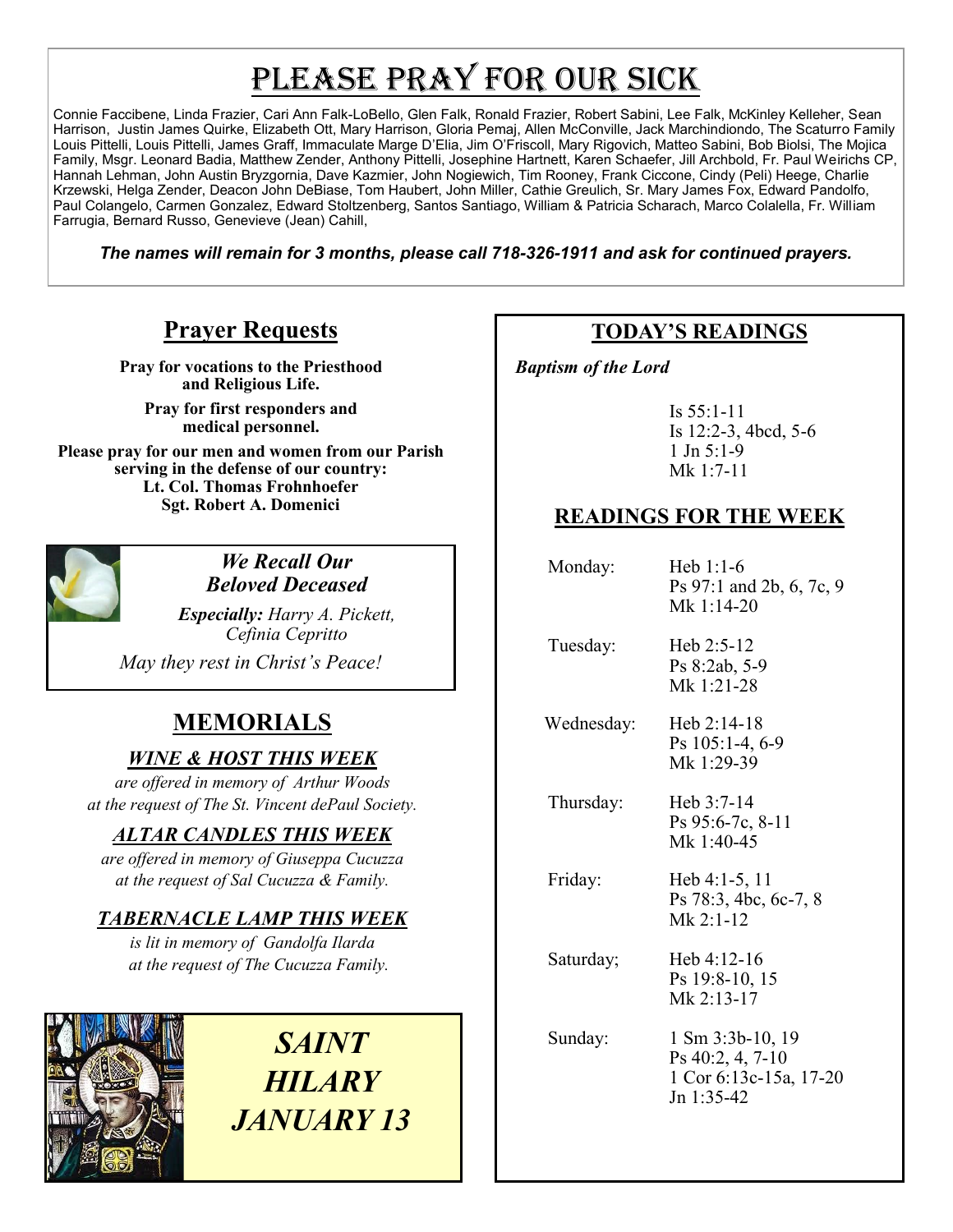#### *From the Pastor's Desk:*

#### *"Witnessing to the Beloved"*

 Although some of us will leave our creches up until February 2 (the feast of the Presentation of the Lord), today's feast of His Baptism brings our liturgical observance of the Christmas Season to a close. (One might argue that the secularists did that by December 26, when the Christmas carols had stopped playing on the radio and the boxes of [St.] "Valentine's Day" candy already had appeared in the drugstores.) It is a confusing feast, to say the least, but it also is the one to which we have been building for the last few weeks.

 It is confusing in that the baptism performed by St. John the Baptist was not the Sacrament that we receive, the first of three in our ritual initiation into the Church. John's was a baptism of repentance for the forgiveness of sins. Although He had no need for this baptism, being without any sin at all, Jesus gave us an example of our definite need to turn away from sin and to commit ourselves to beginning a new life that is centered on our relationship with God. This must be more than the superficial New Year's resolutions that don't make it out of January. We are called to a sincere commitment to daily conversion of self and to live a life of holiness.

 There is more to the event, though. Throughout the Christmas Season, we have encountered various scenes of witnessing to the presence of the promised Messiah in the Person of the Child Jesus: the infant John leaping in the womb of his mother as the pregnant Virgin Mary approaches, the angels and shepherds in the fields and at the manger, the elderly Simeon and Anna in the Temple, and finally the Gentile Magi.

 Today, God Himself testifies that this is not just another prophet. There can be no mistaking just who this soaking wet adult person is, for now, as Jesus rises from the waters of the Jordan, He is anointed, sealed with the Holy Spirit Who descends upon Him, and the Father confirms His divine identity like a mighty roll of thunder: "You are My beloved Son; with You I am well pleased."

 All well and good, but where does this leave us? This definitive testimony by God removes the arbitrariness of our decision whether or not to accept Jesus as the Christ and to follow Him without reservation. He is not just one more philosopher whose ideas or ethics we may choose to follow or to reject, as suits our own desires. Neither is He just another holy figure among those of human history.

 Jesus Christ has come into the world as Savior for its redemption in loving and humble obedience to the will of God the Father. He is the fulfillment of the promises that God had made from the fall of man in the Garden of Eden; He is the Way that leads to the Kingdom of God and is its very embodiment; He is the Truth of the Father's boundless love for us; He is the Life that has no end, the life into which He brings us through the Sacraments that He has given to the Church.

 As always, it is God Who initiates; we are called to respond to Him in faith and in love. St. John (the Evangelist) is clear on that in today's Epistle reading. We love God the Father by acknowledging Jesus as His only-begotten Son and by putting His teachings, His commandments, into effect in our lives. One can do immense things with love as the motivation and source of strength, things that we would not attempt or even dream of doing otherwise.

 We live in very troubled times, which very likely are going to rattle our faith and our commitment to Christ in the days ahead as they get more difficult for us in an increasingly anti-Christian world. Nevertheless, we should take heart in the fact that like Christ, Who has conquered the world, we, too, will conquer because we are united to Him. As St. Paul reminded the Christians of ancient Rome, we have died with Christ in the waters of our baptism and have risen to newness of life in Him Who dies no more, for death has no power over Him. It is this realization that should give us the strength to bear witness to Him by our words and our deeds.

*~ Fr. Armato*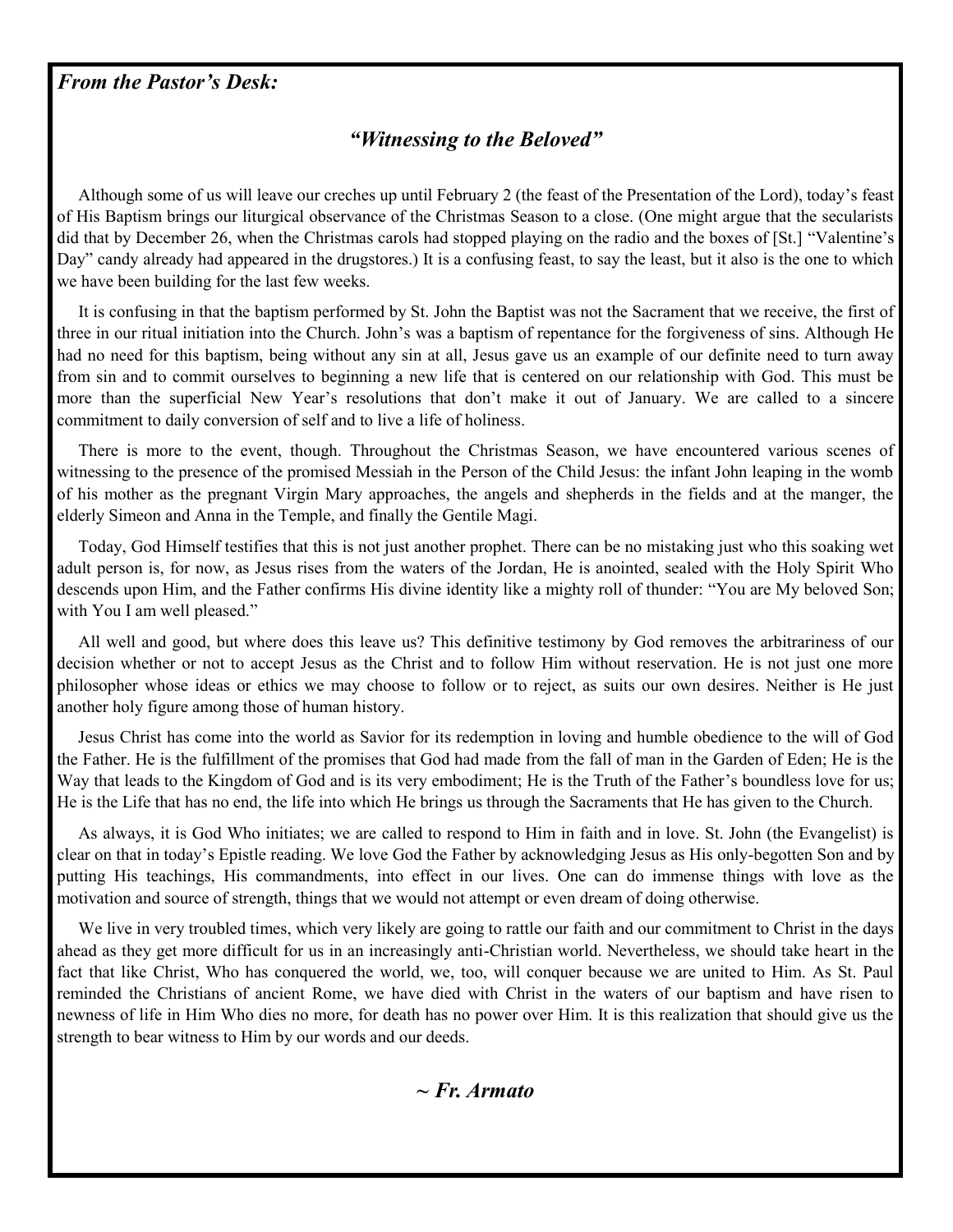### **ANNUAL CATHOLIC APPEAL**

 The **2020** *Annual Catholic Appeal* campaign continues toward our goal of **\$80,015. So far, 194 families have pledged \$75,923 (94.9%).** We have *\$4,092 to go.*

With about 650 families registered in the Parish, it comes to an *average donation of \$125 per family.*  Even in these difficult times, it's certainly not a burden if we **ALL** pitch in.

First come your own family needs, then those of the Parish. Finally, please consider your ACA responses so that we may continue to serve the needs of our Parish and our Diocese. Ì

**www.annualcatholicappeal.org** 

# **YOUNG SINGERS WANTED**

 We now have music at all weekend Masses. In order to enhance the celebration at the Sunday 5:00 Mass, we have formed a group of young people to sing contemporary as well as traditional hymns.

 If you're interested and in your late teens to twentysomething, please contact our Director of Music, Don Competello, after any of the Masses in the next few weeks.

## **CHURCH OPEN HOURS**

 The church will be open only for Masses and baptisms, and closed at all other times to enable us to clean and sanitize.

 *Please observe these rules for your safety and that of others:*

Do NOT enter the church, if you are sick. Anyone entering the church MUST wear a facemask or covering. "Social distancing" MUST be observed at all times.

 While Mass attendance is increasing little by little, we still have a long way to go to get back to normal. In the meanwhile, please remember that families or couples are allowed to sit together, but individuals still must observe social distance in church.

#### **THE ST. VINCENT dePAUL FOOD PANTRY**



 is located in the Convent 66-25 79th Place

#### The Pantry is open every **WEDNESDAY AND SATURDAY from 10:00am to 12:00Noon**

Thank you for your generous donations to the food pantry. At this time we are asking for **grocery store gift cards,** which can be placed in the rectory office mail slot.

Again, we thank you for your continued support!

# **MONTHLY MEMORIAL MASS**

 A memorial Mass with music is celebrated each month for the repose of the souls of those who were buried from our church during the preceding month.

 Families who wish to have an annual or "month's mind" Mass offered for a loved one can join in the monthly celebration.

 Contact the Rectory, **718-326-1911** to make the arrangements.

 **The next memorial Mass will be celebrated at 11:45am Saturday, February 13, 2021.** 

#### **NEW HYMNALS**

 The hardbound hymnal combined with the full three-year cycle of Scripture readings has replaced the annual missalette, and are in the pews.

This will save us time, work, and money in the long run, since it will last for over seven years with proper care.

 The new books can be memorialized for \$25 per intention, as we've done with the missalettes. *Use the forms provided in the church. Forms and your donation can be returned to the Rectory or in the collection basket.*